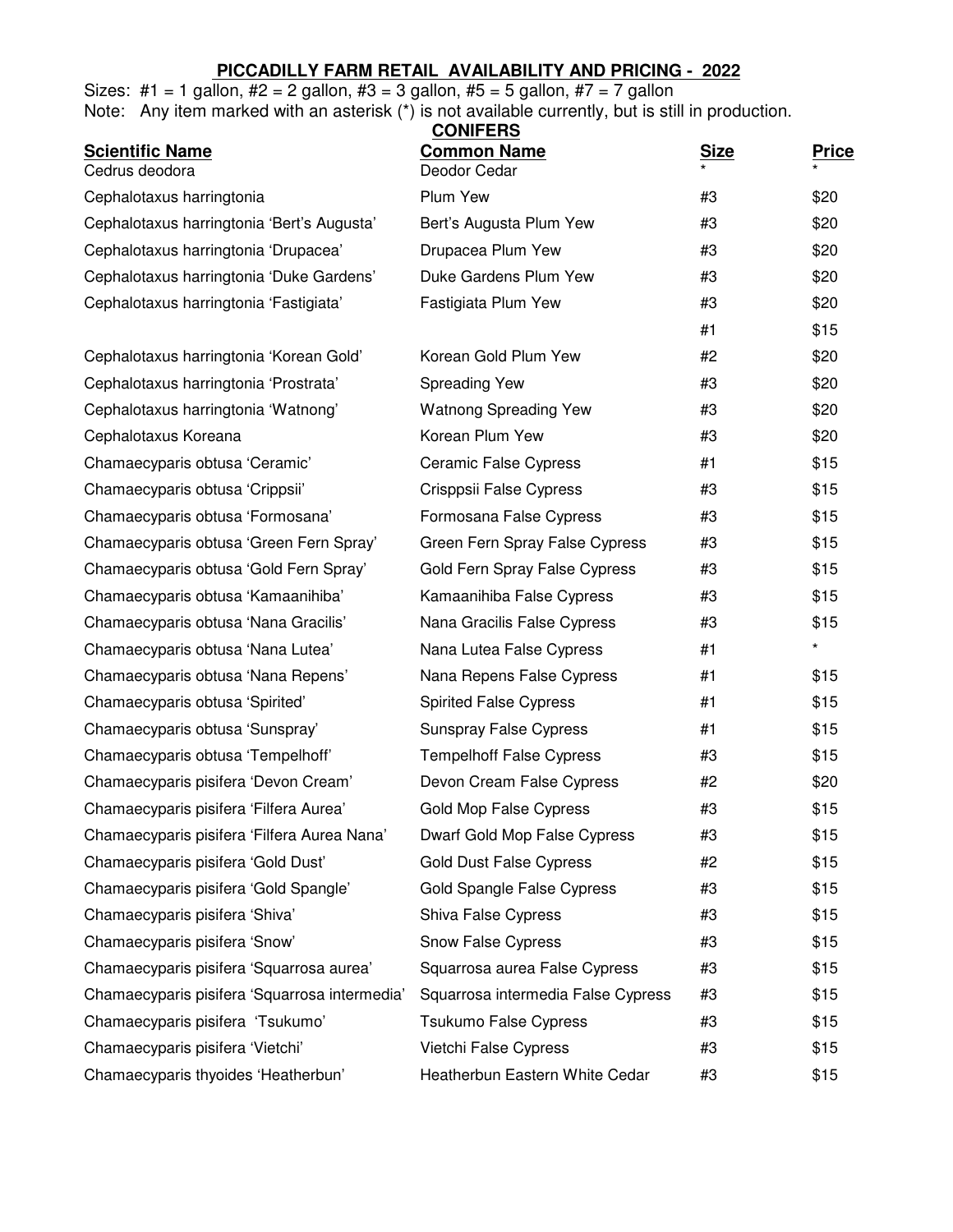| <b>Scientific Name</b>                        | <b>Common Name</b>                | <b>Size</b> | <b>Price</b> |
|-----------------------------------------------|-----------------------------------|-------------|--------------|
| Cryptomeria japonica 'Araucaroides'           | Araucaroides Japanese Cedar       | #3          | \$15         |
| Cryptomeria japonica 'Bandai Sugi'            | Bandai Sugi Japanese Cedar        | #2          | $\star$      |
| Cryptomeria japonica 'Benjamin Franklin'      | Benjamin Franklin Japanese Cedar  | #3          | \$15         |
| Cryptomeria japonica 'Black Dragon'           | Black Dragon Japanese Cedar       | #2          | \$20         |
| Cryptomeria japonica 'Elegans Nana'           | Elegans Nana Japanese Cedar       | #3          | \$15         |
| Cryptomeria japonica 'Globosa nana'           | Globosa Nana Japanese Cedar       | #3          | \$20         |
| Cryptomeria japonica 'Gyokuryu'               | Gyokuryu Japanese Cedar           | #3          | \$25         |
| Cryptomeria japonica 'Knaptonensis'           | Knaptonensis Japanese Cedar       | #2          | \$15         |
| Cryptomeria japonica 'Koshui'                 | Koshui Japanese Cedar             | #2          | \$15         |
| Cryptomeria japonica 'Lobbi Nana'             | Lobbi Nana Japanese Cedar         | #1          | \$15         |
| Cryptomeria japonica 'Nana Albospica'         | Albospica Japanese Cedar          | #2          | \$15         |
| Cryptomeria japonica 'Radicans'               | Radicans Japanese Cedar           | #3          | \$15         |
| Cryptomeria japonica 'Rasen'                  | Rasen Japanese Cedar              | #3          | \$15         |
| Cryptomeria japonica 'Sekka Sugi'             | Sekka Sugi Japanese Cedar         | #3          | \$15         |
| Cryptomeria japonica 'Spiraliter Falcata'     | Spiraliter Falcata Japanese Cedar | #3          | $\star$      |
| Cryptomeria japonica 'Taiglo Tana Sugi'       | Taiglo Tana Sugi Japanese Cedar   | #3          | \$15         |
| Cryptomeria japonica 'Tansu'                  | Tansu Japanese Cedar              | #2          | \$15         |
| Cryptomeria japonica 'Yellow Twig'            | Yellow Twig Japanese Cedar        | #3          | \$15         |
| Cunninghamia lanceolata 'Konishii'            | Konishii China Fir Tree           | #3          | \$20         |
| Cupressocyparis leylandii 'Golden'            | Golden Leyland Cypress            | #3          | \$15         |
| Cupressus arizonica var glabra 'Blue Ice'     | <b>Blue Ice Cypress</b>           | #3          | $\star$      |
| Cupressus arizonica Carolina Sapphire'        | Carolina Sapphire Cypress         | #1          | \$15         |
| Cupressus arizonica var glabra 'Silver Smoke' | <b>Silver Smoke Cypress</b>       | #3          | $\star$      |
| Cupressus jiangeensis                         | Jiangeensis Cypress               | #3          | \$15         |
| Juniperus chinensis 'Angelica Blue'           | Angelica Blue Juniper             | #2          | \$15         |
| Juniperus chinensis 'Blue Alps'               | <b>Blue Alps Juniper</b>          | #3          | \$15         |
| Juniperus chinensis 'Blue Point'              | <b>Blue Point Juniper</b>         | #3          | \$15         |
| Juniperus chinensis 'Corymbosa'               | Corymbosa Juniper                 | #3          | \$15         |
| Juniperus chinensis 'Hetzii Columnaris'       | Hetz Columnar Juniper             | #3          | \$15         |
| Juniperus chinensis 'Holbert'                 | Holbert Juniper                   | #2          | \$15         |
| Juniperus chinensis 'Procumbens Nana'         | Procumbens nana Juniper           | #2          | \$15         |
| Juniperus chinensis 'Robusta Green'           | Robusta Green Juniper             | #3          | \$15         |
| Juniperus chinensis 'Saybrook Gold'           | Saybrook Gold Juniper             | #2          | \$15         |
| Juniperus chinensis 'Shimpaku'                | Shimpaku Juniper                  | #3          | \$15         |
| Juniperus chinensis 'Torulosa'                | Hollywood Juniper                 | #3          | \$15         |
| Juniperus chinensis 'Torulosa Variegata'      | Variegated Hollywood Juniper      | #3          | \$15         |
| Juniperus conferta 'Golden Pacific'           | Golden Pacific Juniper            | #1          | \$15         |
| Juniperus communis 'Curley'                   | Curley Juniper                    | #3          | \$15         |
| Juniperus communis 'Gold Cone'                | Gold Cone Juniper                 | #2          | \$15         |
| Juniperus horizontalis 'Blue Rug'             | <b>Blue Rug Juniper</b>           | #2          | $\star$      |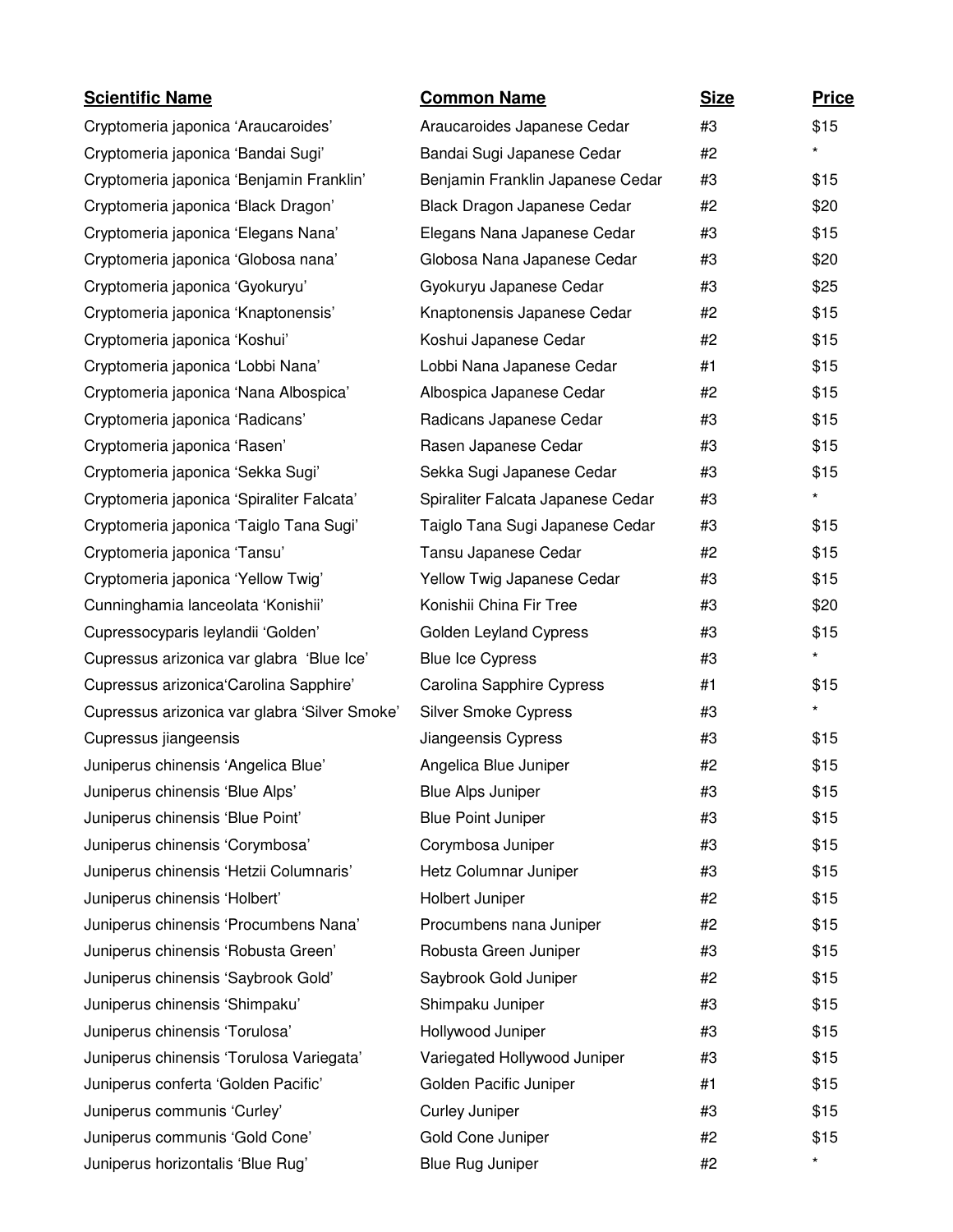| <b>Scientific Name</b>                     | <b>Common Name</b>                  | <b>Size</b> | <b>Price</b> |
|--------------------------------------------|-------------------------------------|-------------|--------------|
| Juniperus horizontalis 'Youngstown Andora' | Youngstown Andora Juniper           | #2          | \$15         |
| Juniperus pingii 'Wilsoni'                 | Wilsoni Ping Juniper                | #3          | \$15         |
| Juniperus rigida 'Hikari'                  | Hikari Juniper                      | #3          | \$15         |
| Juniperus scopulorum 'Blue Arrow'          | <b>Blue Arrow Juniper</b>           | #3          | \$15         |
| Juniperus scopulorum 'Moonglow'            | Moonglow Juniper                    | #3          | \$15         |
| Juniperus squamata 'Chinese Silver'        | Chinese Silver Juniper              | #3          | \$15         |
| Juniperus squamata 'Meyeri'                | Meyer Juniper                       | #3          | \$15         |
| Juniperus virginiana 'Grey Owl'            | Grey Owl Juniper                    | #2          | \$15         |
| Juniperus virginiana 'Hancock Weeping'     | Hancock Weeping Juniper             | #3          | \$20         |
| Juniperus x media 'Blue and Gold'          | Blue and Gold Juniper               | #2          | \$15         |
| Juniperus x media 'Daub's Frosted'         | Daub's Frosted Juniper              | #2          | \$15         |
| Juniperus x media 'Plumosa Aurea'          | Plumosa Aurea Juniper               | #1          | \$10         |
| Picea orientalis                           | <b>Oriental Spruce</b>              | #3          | \$15         |
| Pinus palustris                            | <b>Longleaf Pine</b>                | #1          | $\star$      |
| Podocarpus macrophyllus maki               | Shrubby Yew Pine                    | #2          | \$15         |
| Taiwania Cryptomeriodes                    | Taiwan Japanese Cedar               | #3          | \$15         |
| Taxodium distichum                         | <b>Bald Cypress</b>                 | #5          | \$35         |
| Taxodium distichum 'Falling Waters'        | <b>Falling Waters Bald Cypress</b>  | #5          | \$45         |
| Taxus floridana                            | Florida Yew                         | #1          | \$15         |
| Taxus x media                              | Southern Yew                        | #2          | \$15         |
| Taxus x media 'Viridis'                    | Viridis Yew                         | #1          | \$15         |
| Thuja occidentalis 'Danica'                | Danica Arborvitae                   | #3          | \$15         |
| Thuja occidentalis 'DeGrout's Spire'       | DeGrout's Spire Arborvitae          | #3          | \$20         |
| Thuja occidentalis 'Emerald'               | <b>Emerald Arborvitae</b>           | #3          | \$15         |
| Thuja occidentalis 'Filaformis'            | Filaformis Arborvitae               | #3          | \$15         |
| Thuja occidentalis 'Golden Globe'          | Golden Globe Arborvitae             | #3          | \$15         |
| Thuja occidentalis 'Hetz Midget'           | Hetz Midget Arborvitae              | #3          | \$15         |
| Thuja occidentalis 'Jantar'                | Amber Gold Arborvitae               | #3          | $\star$      |
| Thuja occidentalis 'Lineville'             | Lineville (Bowling Ball) Arborvitae | #3          | \$15         |
| Thuja occidentalis 'Little Giant'          | Little Giant Arborvitae             | #3          | \$15         |
| Thuja occidentalis 'Malonyana'             | Malonyana Arborvitae                | #3          | \$15         |
| Thuja occidentalis 'Ohlendorfii'           | <b>Ohlendorf Arborvitae</b>         | #3          | \$15         |
| Thuja occidentalis 'Pumila Sudsworth'      | Pumila Sudsworth Arborvitae         | #3          | \$15         |
| Thuja occidentalis 'Rheingold'             | Rheingold Arborvitae                | #3          | \$20         |
| Thuja occidentalis 'Sherwood Moss'         | Sherwood Moss Arborvitae            | #3          | \$15         |
| Thuja occidentalis 'Sunkist'               | Sunkist Arborvitae                  | #3          | \$15         |
| Thuja occidentalis 'Teddy'                 | <b>Teddy Arborvitae</b>             | #3          | \$15         |
| Thuja occidentalis 'Yellow Ribbon'         | Yellow Ribbon Arborvitae            | #3          | \$15         |
| Thuja orientalis 'Berckmans Golden'        | Berckmans Golden Arborvitae         | #3          | \$15         |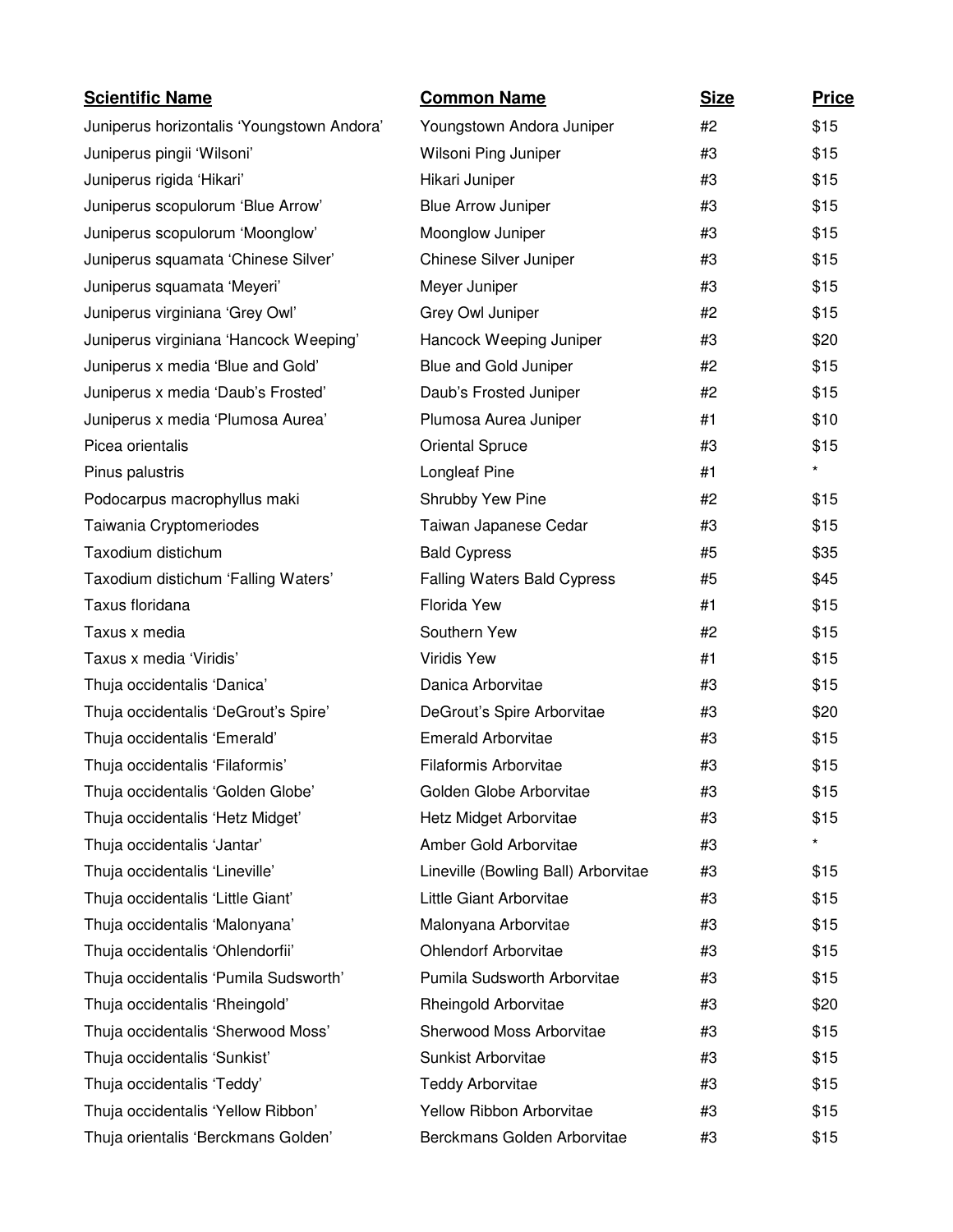| <b>Scientific Name</b>                   | <b>Common Name</b>                         | <b>Size</b> | <b>Price</b>     |
|------------------------------------------|--------------------------------------------|-------------|------------------|
| Thuja plicata 'Extra Gold'               | Extra Gold Arborvitae                      | #3          | \$15             |
| Thuja plicata 'Green Giant'              | Green Giant Arborvitae                     | #3          | \$15             |
| Thujopsis dolabrata                      | <b>False Arborvitae</b>                    | #3          | \$15             |
| Thujopsis dolabrata 'aurea'              | Golden False Arborvitae                    | #3          | \$15             |
| Thujopsis dolabrata 'variegata'          | Variegated False Arborvitae                | #3          | \$15             |
|                                          | <b>PERENNIALS</b>                          |             |                  |
| Agastache 'Black Adder'                  | <b>Black Adder Anise Hyssop</b>            | #1          | \$8              |
| Ardisia japonica                         | Marlberry                                  | #1          | $\star$          |
| Asclepsis syriaca                        | Swamp Milkweed                             | #1          | \$8              |
| Asclepsis tuberosa                       | <b>Butterfly Weed (Butterfly Milkweed)</b> | #1          | \$8              |
| Aspidistra elatior                       | Cast Iron Plant                            | #1          | $\mathfrak{F}^*$ |
| Aster divaricatus                        | White Wood Aster                           | #1          | $\star$          |
| Aster dumosus 'Wood's Blue'              | Wood's Blue Aster                          | #1          | $\star$          |
| Aster novae-angliae 'Grape Crush'        | <b>Grape Crush Aster</b>                   | #1          | \$8              |
| Aster tataricus                          | <b>Tataricus Aster</b>                     | #1          | \$8              |
| Certostigma plumbaginoides               | Plumbago                                   | #1          | \$8              |
| Dianthus gratianopolitanus 'Firewitch'   | <b>Firewitch Pinks</b>                     | #1          | \$8              |
| Disporopsis pernyi                       | Evergreen Soloman Seal                     | #1          | \$10             |
| Echinacea purpurea 'Pow Wow White'       | Pow Wow White Coneflower                   | #1          | \$8              |
| Echinacea purpurea 'Pow Wow Wild Berry'  | Pow Wow Wild Berry Coneflower              | #1          | \$8              |
| Epimedium 'Purple Pixie'                 | Purple Pixie Barrenwort                    | #1          | \$10             |
| Epimedium veriscolor 'Sulphureum'        | Sulphereum Barrenwort                      | #1          | $\star$          |
| Equisetum hyemale                        | Horsetail                                  | #1          | \$8              |
| Euphorbia characis 'wulfanii'            | Spurge                                     | #1          | \$8              |
| Gaura lindheimeri 'Siskiyou Pink'        | Siskiyou Pink Indian Feather               | #1          | \$8              |
| Gaura lindheimeri 'Whirling Butterflies' | <b>Whirling Butterflies Indian Feather</b> | #1          | \$8              |
| Helleborus foetidus                      | Bear's Foot or Stinking Hellebore          | $^\star$    | $\star$          |
| Helleborus x hyb. 'Brandywine'           | Brandywine Mixed Color Lenten Rose         | #1          | \$10             |
| Helleborus x hyb. 'Emma'                 | White Lenten Rose                          | #1          | \$15             |
| Helleborus x hyb. 'Victoria'             | <b>Red Lenten Rose</b>                     | #1          | \$15             |
| Heuchera x 'Carnival Candy Apple'        | Carnival Candy Apple Coral Bells           | #1          | \$8              |
| Heuchera x 'Carnival Coffee Bean'        | Carnival Coffee Bean Heuchera              | #1          | \$8              |
| Hibiscus moscheutos                      | <b>Perennial Rosemallow</b>                | #1          | \$8              |
| Hosta x hybridus 'American Halo'         | American Halo Hosta                        | #1          | \$8              |
| Hosta x hybridus 'Blue Angel'            | <b>Blue Angel Hosta</b>                    | #1          | \$8              |
| Hosta x hybridus 'Blue Cadet'            | <b>Blue Cadet Hosta</b>                    | #1          | \$8              |
| Hosta x hybridus 'Great Expectations'    | <b>Great Expectations Hosta</b>            | #1          | \$8              |
| Hosta x hybridus 'Ginko Craig'           | Ginko Craig Hosta                          | #1          | \$8              |
| Hypericum calycinum 'Brigadoon'          | Brigadoon St. John's Wort                  | #1          | $\star$          |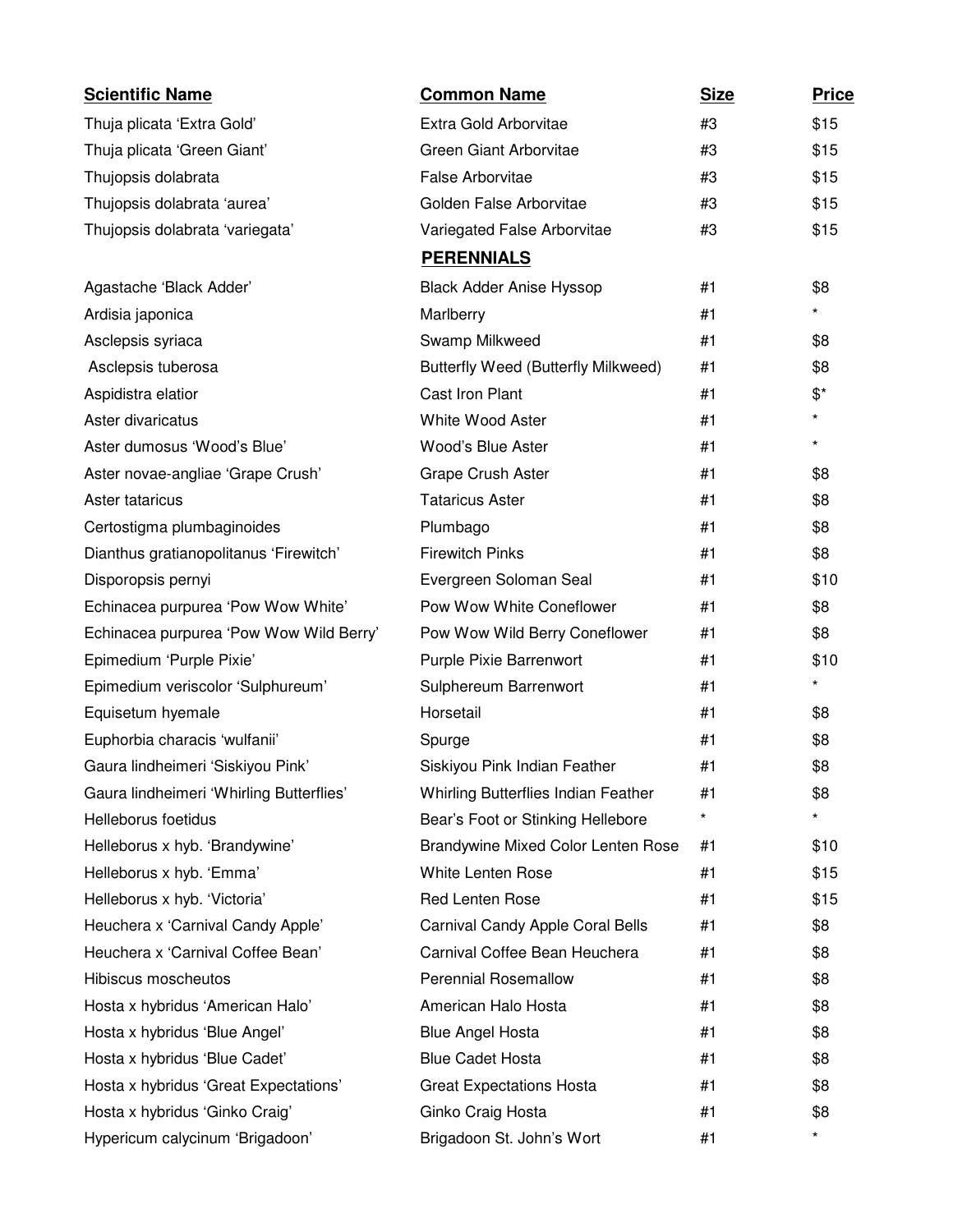| <b>Scientific Name</b>                                                   | <b>Common Name</b>                    | <b>Size</b> | <b>Price</b> |
|--------------------------------------------------------------------------|---------------------------------------|-------------|--------------|
| Iris domestica                                                           | Blackberry or Leopard Lily            | #1          | \$8          |
| Iris versicolor                                                          | <b>Blue Flag Iris</b>                 | #1          | \$8          |
| Lamium galeobdolon                                                       | <b>Yellow Archangel</b>               | #1          | \$8          |
| Laurus nobilus                                                           | Bay                                   | #1          | *            |
| Lavendula x intermedia 'Phenomenal'                                      | Phenomenal Lavendar                   | #1          | \$8          |
| Leucanthemum superbum 'Becky'                                            | Becky Shasta Daisy                    | #1          | \$8          |
| Lysimachia nummularia                                                    | Creeping Jenny                        | #1          | \$8          |
| Monarda 'Bee-You Believe'                                                | Bee You Believe Bee Balm              | #1          | \$8          |
| Monarda 'Jacob Kline'                                                    | Jacob Kline Bee Balm                  | #1          | \$8          |
| Pachysandra procumbens                                                   | Allegany Spurge                       | #1          | \$8          |
| Pachysandra terminalis                                                   | Japanese Spurge                       | #1          | \$8          |
| Penstemon hybrida 'Cherry Sparks'                                        | <b>Cherry Sparks Beard Tongue</b>     | #1          | \$8          |
| Phlox divaricata 'Blue Woodland'                                         | <b>Blue Woodland Phlox</b>            | #1          | \$8          |
| Polygonatum thunbergii 'Variegatum'                                      | Variegated Soloman's Seal             | #1          | \$8          |
| Rohdea japonica                                                          | Nippon or Sacred Lily                 | #1          | \$10         |
| Rohdea japonica 'Chirima Boshi'                                          | Chirma Boshi Nippon or Sacred Lily    | #1          | \$10         |
| Rohdea japonica 'Piccadilly Pace'                                        | Piccadilly Pace Nippon or Sacred Lily | #1          | \$10         |
| Rudbeckia fulgida 'Goldsturm'                                            | Goldsturm Black Eyed Susan            | #1          | \$8          |
| Rudbeckia laciniata 'Autumn Sun'                                         | Autumn Sun Cutleaf Coneflower         | #1          | \$8          |
| Salvia greggii 'Wild Thing'                                              | Wild Thing Salvia                     | #1          | \$8          |
| Salvia microphylla 'Hot Lips'                                            | Hot Lips Salvia                       | #1          | \$8          |
| Saxifraga tomentosa                                                      | Strawberry Begonia                    | #1          | \$8          |
| Saxifraga tomentosa 'Galle'                                              | Galle Strawberry Begonia              | #1          | \$8          |
| Saxifraga umbrosa                                                        | Green Saxifraga                       | #1          | \$8          |
| Solidago sphacelata 'Golden Fleece'                                      | Golden Fleece Goldenrod               | #1          |              |
| Tiarella cordifolia 'Timbuktu'                                           | <b>Timbuktu Foamflower</b>            | #1          | \$8          |
| Trachelospermum asiasticum 'Snow n Summer' Snow n Summer Asiatic Jasmine |                                       | #1          | \$8          |
| Tricyrtis hirta                                                          | Japanese Toad Lily                    | #1          | \$8          |
| Tricyrtis hybrid 'Samurai'                                               | Samurai Japanese Toad Lily            | #1          | \$8          |
|                                                                          | <b>FERNS</b>                          |             |              |
| Athyrium niponicum pictum 'Regal Red'                                    | Regal Red Japanese Painted Fern       | #1          | *            |
| Dryopteris erythrosora 'Brillance'                                       | <b>Brillance Autumn Fern</b>          | #1          | \$8          |
| Polystichum acrostichoides                                               | Christmas Fern                        | #1          | *            |
| Polystichum polybepharum                                                 | <b>Tassel Fern</b>                    | #1          | \$10         |
| Selaginella braunii                                                      | Arborvitae Fern                       | #1          | \$10         |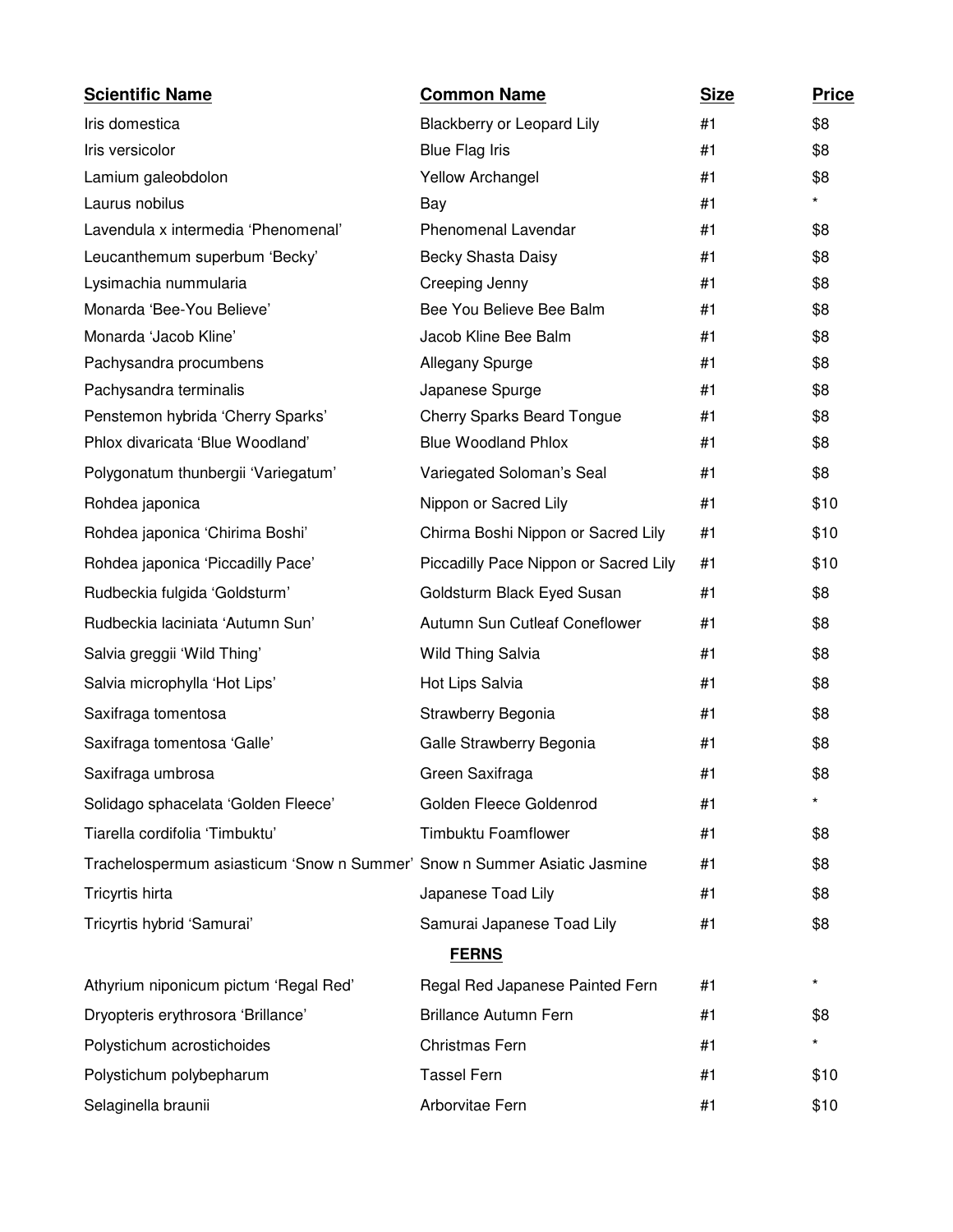| <b>Scientific Name</b>               | <b>Common Name</b>                  | <b>Size</b> | <b>Price</b> |
|--------------------------------------|-------------------------------------|-------------|--------------|
|                                      | <b>GRASSES</b>                      |             |              |
| Acorus gramineus 'mininus aureus'    | Dwarf Japanese Sweet Flag           | #1          | \$8          |
| Acorus gramineus 'ogon'              | Ogon Golden Var. Jap. Sweet Flag    | #1          | \$8          |
| Calamagrostis acutiflora 'Avalanche' | <b>Avalanche Feather Reed Grass</b> | #1          | \$8          |
| Carex laxiculmus 'Hobb Bunny Blue'   | <b>Bunny Blue Sedge</b>             | #1          | \$8          |
| Carex morrowii 'Ice Dance'           | Ice Dance Variegated Sedge          | #1          | \$8          |
| Carex morrowii 'Evergold'            | Evergold Variegated Japanese Sedge  | #1          | $\star$      |
| Chasmanthium latifolium              | Northern Sea Oats                   | #1          | \$8          |
| Miscanthus sinensis 'Little Zebra'   | Little Zebra Miscanthus             | #1          | \$8          |
| Muhlenbergia capilaris               | <b>Pink Muhly Grass</b>             | #1          | \$8          |
| Ophiopogon jaburan                   | Curly Mondo Grass                   | #1          | \$8          |
| Ophiopogon japonicus 'nana'          | <b>Dwarf Mondo Grass</b>            | 4"          | \$3          |
| Ophiopogon planiscapus 'Nigrescens'  | <b>Black Mondo Grass</b>            | #1          | \$8          |
| Panicum virgatum 'Northwind'         | Northwind Switch Grass              | #1          | \$8          |
|                                      | <b>SUCCULENTS</b>                   |             |              |
| Agave parryi 'Truncata'              | <b>Hardy Century Plant</b>          | #1          | \$8          |
| Opuntia cacanapa 'Prickly Pear'      | <b>Prickly Pear Cactus</b>          | #1          | \$8          |
| Opuntia species 'Jade Tree'          | <b>Jade Tree Cactus</b>             | #1          | \$8          |
| Sedum rupestre 'Angellina'           | Angelina Stonecrop                  | #1          | \$8          |
| Sedum spectabile 'Neon'              | Neon Sedum                          | #1          | \$8          |
| Sedum spurium 'Blue Spruce'          | <b>Blue Spruce Stonecrop</b>        | #1          | \$8          |
| Sedum tetractinum                    | <b>Fish Scale Sedum</b>             | #1          | \$8          |
| Sempervivum cv. 'Green Wheel'        | Green Wheel Hens and Chicks         | #1          | \$8          |
|                                      | <b>SHRUBS AND VINES</b>             |             |              |
| Abelia x 'Mardi Gras'                | Mardi Gras Abelia                   | #1          | \$15         |
| Acanthopanax sieboldianus            | Variegated aralia                   | #1          | \$15         |
| Agarista populifolia                 | Leucothoe                           | #3          | \$15         |
| Aucuba japonica 'Gold Dust'          | Gold Dust Variegated Aucuba         | #1          | \$10         |
|                                      |                                     | #3          | \$15         |
| Aucuba japonica 'Longifolia'         | Narrow Leaf Green Aucuba            | #1          | \$10         |
| Bignonia capreolata                  | Crossvine                           | #1          | \$15         |
| Buddleia davidii 'Dwarf Purple'      | Dwarf Purple Butterfly Bush         | #1          | \$8          |
| Buddleia davidii 'Honeycomb'         | Gold Butterfly Bush                 | #3          | \$15         |
| Buxus japonicus 'Graham Blandy'      | Upright Boxwood                     | #1          | \$15         |
| Buxus japonicus 'Variegata'          | Variegated Boxwood                  | #1          | \$12         |
| Buxus sempervirens 'Aurea Pendula'   | Weeping Golden English Boxwood      | #1          | \$15         |
| Buxus sempervirens 'Vadar Valley'    | Vadar Valley English Boxwood        | #2          | \$15         |
| Callicarpa americana                 | American Beauty Berry               | #2          | \$15         |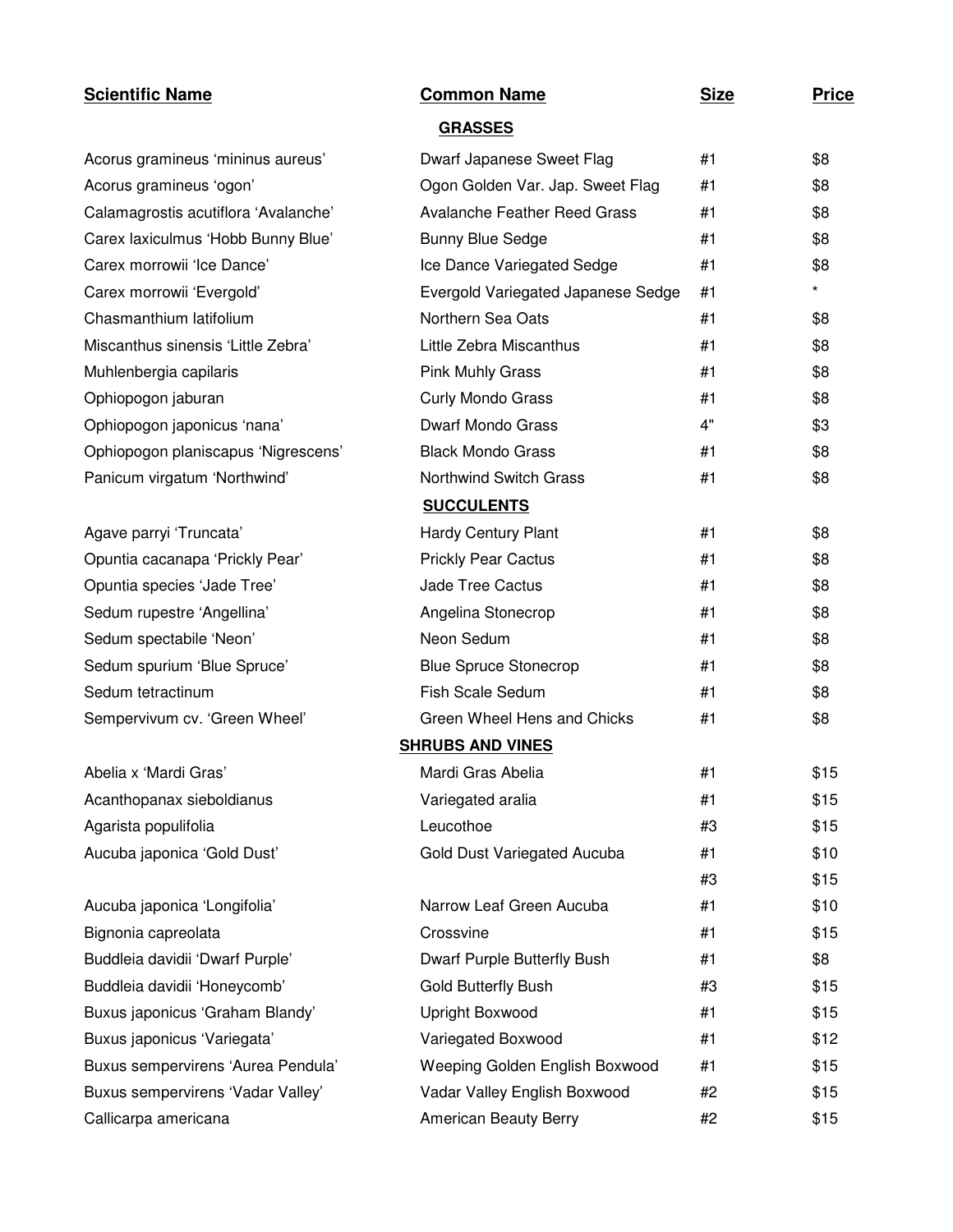| <b>Scientific Name</b>                                                     | <b>Common Name</b>                                                                           | <b>Size</b> |            | <b>Price</b> |
|----------------------------------------------------------------------------|----------------------------------------------------------------------------------------------|-------------|------------|--------------|
| Calycanthus floridus                                                       | Sweet Shrub                                                                                  | #3          |            | \$20         |
| Camellia japonica                                                          | Piccadilly Prize, Nuccio's Gem                                                               | #3          |            | \$25         |
|                                                                            | Carter's Sunburst, Crimson Candles, Debutante, Funny Face Betty, Lady Claire, Mona Johnston, |             |            |              |
| Nuccio's Gem, Piccadilly Passion, Sally Harrel, Shira Chan, Woodville Red, |                                                                                              | #1          |            | \$15         |
| Camellia sasanqua 'Mine-no-Yuki'                                           | White Dove Fall Blooming Camellia                                                            | #3, #1      | \$25, \$15 |              |
| Chaenomeles speciosa 'Cameo'                                               | <b>Cameo Flowering Quince</b>                                                                | #1          |            | \$15         |
| Chaenomeles speciosa 'Texas Red'                                           | <b>Texas Red Flowering Quince</b>                                                            | #1          |            | \$15         |
| Chaenomeles speciosa 'Toyo Nishiki'                                        | Toyo Nishiki Flowering Quince                                                                | #1          |            | \$15         |
| Cornus stonifera                                                           | Red Stem Dogwood                                                                             | #1          |            | \$15         |
| Corylopsis pauciflora                                                      | <b>Buttercup Winterhazel</b>                                                                 | #3          |            | \$20         |
| Cotoneaster glaucophyllus                                                  | Gray Leaf Cotoneaster                                                                        | #3          |            | \$15         |
| Danae racemosa                                                             | Poet's or Alexander's Laurel                                                                 | #2          |            | \$20         |
| Daphne odorata                                                             | <b>Winter Daphne</b>                                                                         | #1          |            | \$15         |
| Edgeworthia chrysantha                                                     | Chinese Paper Plant                                                                          | #3          |            | \$25         |
| Euonymus fortunei radicans 'Blondy'                                        | <b>Blondy Euonymus</b>                                                                       | #1          |            | \$8          |
| Fatsia japonica                                                            | Japanese Aralia                                                                              | #3          |            | \$15         |
| Ficus carica 'Brown Turkey'                                                | Brown Turkey Fig                                                                             | #3          |            | $\star$      |
| Forsythia intermedia                                                       | Forsythia                                                                                    | #3          |            | \$15         |
| Fothergilla gardenii 'Mount Airy'                                          | Mt. Airy Dwarf Fothergilla                                                                   | #2          |            | \$15         |
| Gardenia jasminoides 'Arrington'                                           | Arrington Hardy Gardenia                                                                     | #1          |            | \$15         |
| Hamamelis virginiana                                                       | Native Witch Hazel                                                                           | #3          |            | \$15         |
| Hydrangea arborescens 'Annabelle'                                          | Annabelle Hydrangea                                                                          | #2          |            | *            |
| Hydrangea macrophylla                                                      | Big Leaf Hydrangea - Lace Cap Type                                                           | #3          |            | \$20         |
| Hydrangea macrophylla                                                      | Big Leaf Hydrangea - Mop Head Type                                                           | #3          |            | \$20         |
| Hydrangea paniculata 'Lime Light'                                          | Lime Light Hydrangea                                                                         | #2          |            | \$15         |
| Hydrangea quercifolia                                                      | Oakleaf Hydrangea                                                                            | #3          |            | \$20         |
| Hydrangea quercifolia 'Ruby Slippers'                                      | Ruby Slippers Oakleaf Hydrangea                                                              | #2          |            | \$15         |
| Hydrangea quercifolia 'Sikes Dwarf'                                        | Sikes Dwarf Oakleaf Hydrangea                                                                | #2          |            | \$15         |
| Ilex vomitoria 'Dodd's Cranberry'                                          | Dodd's Cranberry Yaupon Holly                                                                | #1          |            | \$15         |
| Illicium floridanum                                                        | Florida Anise                                                                                | #3          |            | \$15         |
| Illicium parvifolium 'Florida Sunshine                                     | Florida Sunshine Anise                                                                       | #1          |            | \$15         |
| Ligustrum coriaceum (rotundifolium)                                        | <b>Curly Leaf Ligustrum</b>                                                                  | #1          |            | \$15         |
| Lonicera fragrantissima                                                    | Winter Honeysuckle                                                                           | #3          |            | \$15         |
| Lonicera sempervirens                                                      | Coral Honeysuckle                                                                            | #1          |            | \$15         |
| Osmanthus fragrens                                                         | Tea Olive                                                                                    | #3          |            | \$15         |
| Osmanthus fragrens 'aurantiacus'                                           | Orange Flowered Tea Olive                                                                    | #1          |            | \$15         |
| Osmanthus heterophyllus 'Fastigata'                                        | Upright Holly Leaf Osmanthus                                                                 | #1          |            | \$15         |
| Osmanthus heterophyllus 'Goshiki'                                          | Goshiki Holly Leaf Osmanthus                                                                 | #3          |            | \$20         |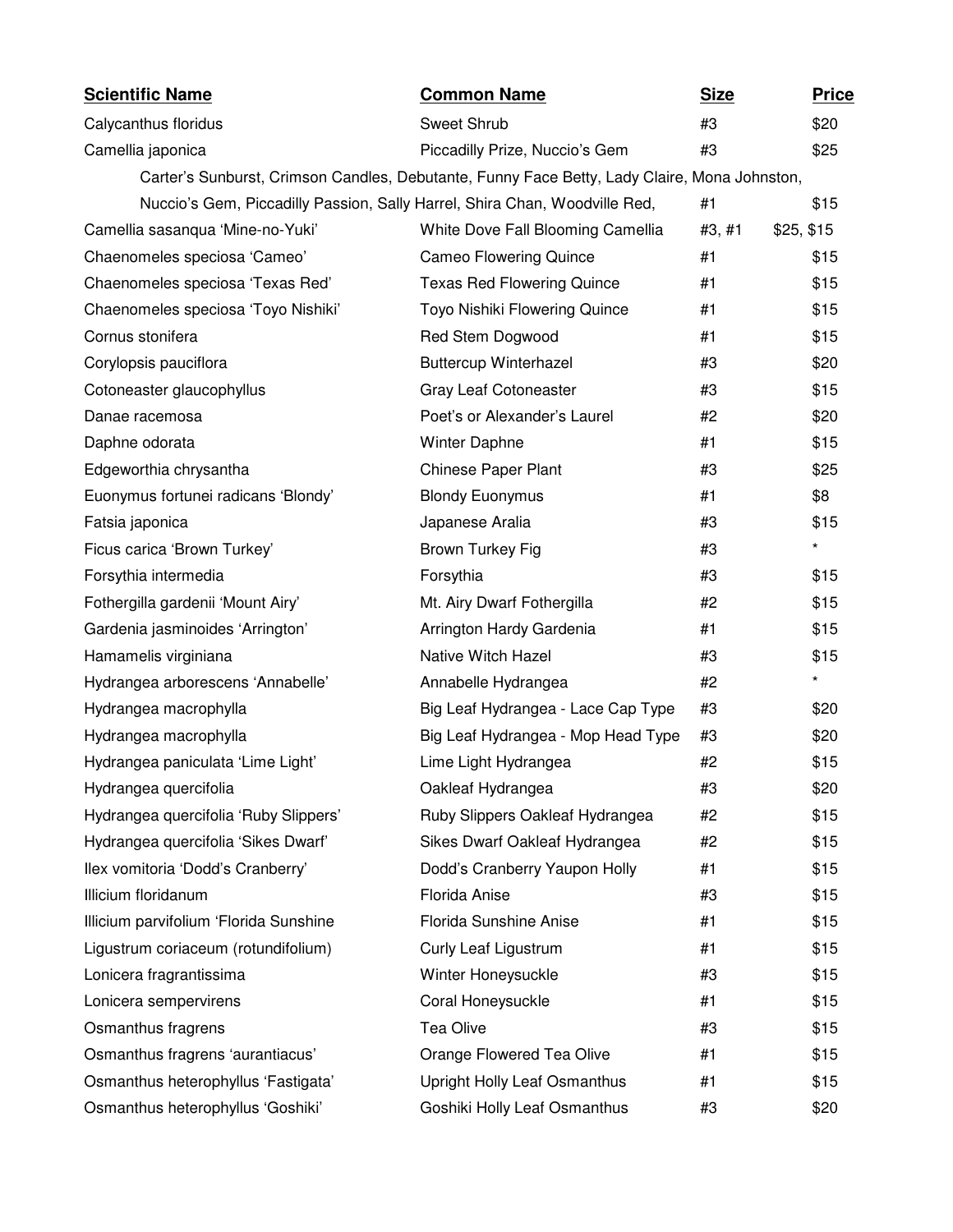| <b>Scientific Name</b>                     | <b>Common Name</b>                    | <b>Size</b> | <b>Price</b> |
|--------------------------------------------|---------------------------------------|-------------|--------------|
| Poncirus 'Flying Dragon'                   | Hardy Orange                          | #1          | \$15         |
| Physocarpus opulifolius 'Summer Wine'      | <b>Summer Wine Nine Bark</b>          | #1          | \$15         |
| Rhododendron austrinum                     | <b>Gold Native Azalea</b>             | #1          | \$15         |
| Rhododendron austrinum 'Tallulah Sunrise'  | <b>Tallulah Sunrise Native Azalea</b> | #3          | \$25         |
| Rhododendron catawbiense                   | Mountain Rosebay or Rhododendron      | #1          | \$15         |
| Rhododendron stenopetalum 'linearifolium'  | Spider Azalea                         | #1          | \$15         |
| Rhododendron x 'Frosted Orange'            | Frosted Orange Azalea                 | #1          | \$10         |
| Rubus fruticosa 'Natchez'                  | Natchez Blackberry                    | #1          | \$15         |
| Ruscus aculeatus 'Augusta'                 | Augusta Butcher's Broom               | #1          | \$15         |
| Ruscus aculeatus 'Elizabeth Lawrence'      | Elizabeth Lawrence Butcher's Broom    | #1          | \$15         |
| Ruscus aculeatus 'Wheelers'                | Wheeler's Butcher's Broom             | #1          | \$15         |
| Salix caprea                               | French Pussy Willow                   | #3          | \$15         |
| Salix discolor                             | <b>Giant Pussy Willow</b>             | #3          | \$15         |
| Salix melanostachys                        | <b>Black Pussy Willow</b>             | #3          | \$15         |
| Salix sachalinensis 'Sekka'                | Japanese Fantail Willow               | #3          | \$15         |
| Salix x 'Scarlet Curls'                    | <b>Scarlet Curls Pussy Willow</b>     | #3          | \$15         |
| Sarcococca confusa                         | <b>Sweet Box</b>                      | #3          | \$15         |
| Sarcoccocca hookerana 'humilis'            | <b>Dwarf Sweet Box</b>                | 2 Qt.       | \$8          |
| Schizophragma hydrangeoides                | Climbing Hydrangea Vine               | #1          | \$15         |
| Trachelospermum jasminoides 'Madison'      | <b>Madison Star Jasmine</b>           | #1          | \$15         |
| Vaccinium ashei 'Premier' and 'Powderblue' | <b>Blueberry</b>                      | #3          | \$25         |
| Viburnum diltatum 'Asian Beauty'           | Asian Beauty Viburnum                 | #3          | \$15         |
| Viburnum hybrida 'Conoy'                   | Conoy Viburnum                        | #2          | \$15         |
| Viburnum x macrocephalum                   | <b>Chinese Snowball Viburnum</b>      | #1          | \$15         |
| Viburnum nudum 'Winterthur'                | <b>Winterthur Viburnum</b>            | #3          | \$20         |
| Viburnum opalus 'Roseum'                   | Common Snowball Viburnum              | #3          | \$15         |
| Viburnum plicatum tomentosum 'Shasta'      | Doublefile Viburnum                   | #3          | \$15         |
| Viburnum rhytidophyllum                    | Leatherleaf Viburnum                  | #3, #1      | \$20, \$10   |
| Viburnum setigerum                         | Tea Viburnum                          | #3          | \$15         |
|                                            | <b>TREES</b>                          |             |              |
| Acer palmatum 'Atropurpureum'              | Atropurpureum Japanese Maple          | #3          | \$40         |
| Acer palmatum 'Bloodgood'                  | Bloodgood Japanese Maple              | #5          | \$60         |
| Acer palmatum dissectum 'Inabe Shidare'    | Inabe Shidare Japanese Maple          | #3          | \$40         |
| Acer palmatum dissectum 'Viridis'          | Viridis Japanese Maple                | #3          | \$40         |
| Acer palmatum 'Red Dragon'                 | Red Dragon Japanese Maple             | #3          | $\star$      |
| Acer palmatum 'Sango Kaku'                 | Coral Bark Japanese Maple             | #3          | \$60         |
| Acer palmatum 'Tamuke Yama'                | Tamuke Yama Japanese Maple            | #3          | \$40         |
| Aesculus parviflora                        | <b>Bottlebrush Buckeye</b>            | #1          | \$15         |
| Aesculus pavia                             | Red Buckeye                           | #1          | $\star$      |